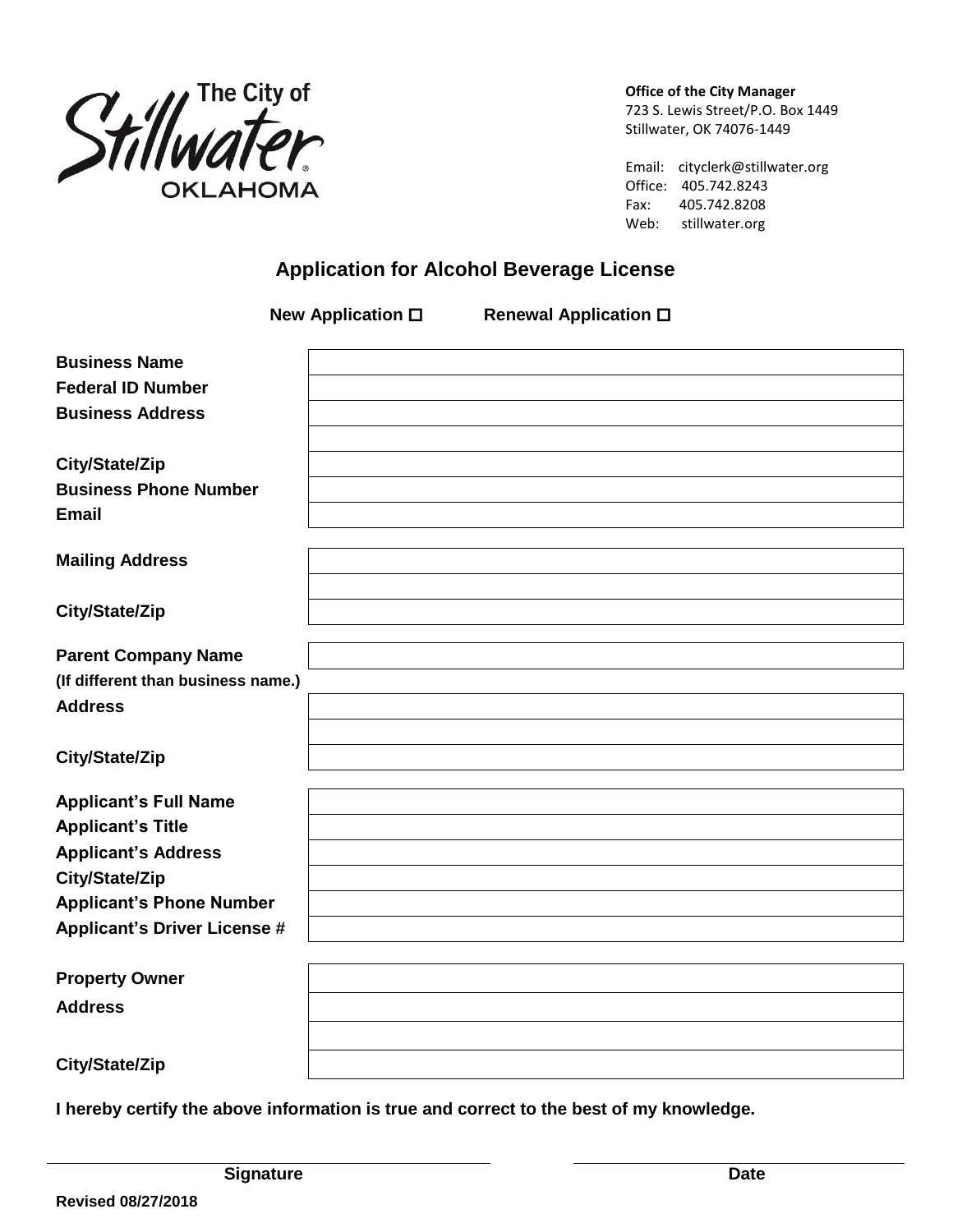## **ABLE License Number**

| <b>License Type</b>                                                                       | <b>License Fee</b> | <b>License Type Requested (Mark Box)</b> |
|-------------------------------------------------------------------------------------------|--------------------|------------------------------------------|
| <b>Brewer</b>                                                                             | \$1,250.00         | □                                        |
| <b>Oklahoma Brewer</b>                                                                    | 125.00             | $\Box$                                   |
| <b>Bonded Warehouse</b>                                                                   | 190.00             | $\Box$                                   |
| <b>Storage</b>                                                                            | 23.00              | $\Box$                                   |
| <b>Distiller</b>                                                                          | 3125.00            | $\Box$                                   |
| Winemaker                                                                                 | 625.00             | $\Box$                                   |
| <b>Oklahoma Winemaker</b>                                                                 | 75.00              | $\Box$                                   |
| <b>Rectifier</b>                                                                          | 3,125.00           | □                                        |
| <b>Mixed Beverage-Initial</b>                                                             | 1,005.00           | $\Box$                                   |
| <b>Mixed Beverage-Renewal</b>                                                             | 905.00             | $\Box$                                   |
| <b>Caterer/Mixed Beverage Combination</b>                                                 | 1,250.00           | $\Box$                                   |
| Caterer-Initial                                                                           | 1,005.00           | $\Box$                                   |
| <b>Caterer-Renewal</b>                                                                    | 905.00             | $\Box$                                   |
| On Premises Beer and Wine-Initial                                                         | 500.00             | $\Box$                                   |
| On Premises Beer and Wine-Renewal                                                         | 450.00             | $\Box$                                   |
| <b>Hotel Beverage-Initial</b>                                                             | 1,005.00           | $\Box$                                   |
| <b>Hotel Beverage-Renewal</b>                                                             | 905.00             | $\Box$                                   |
| <b>Wine and Spirits Wholesaler</b>                                                        | 3,000.00           | $\Box$                                   |
| <b>Beer Distributor</b>                                                                   | 750.00             | $\Box$                                   |
| <b>Retail Package Store</b>                                                               | 905.00             | $\Box$                                   |
| <b>Bottle Club</b>                                                                        | 1,000.00           | $\Box$                                   |
| <b>Retail Wine</b>                                                                        | 1,000.00           | $\Box$                                   |
| <b>Retail Beer</b>                                                                        | 500.00             | $\Box$                                   |
| <b>Small Brewer Self-Distribution</b>                                                     | 750.00             | $\Box$                                   |
| <b>Brewpub License</b>                                                                    | 1,005.00           | $\Box$                                   |
| <b>Brewpub Self-Distribution</b>                                                          | 750.00             | $\Box$                                   |
| <b>Mixed Beverage-Service or Fraternal</b><br><b>Organization Exempt Under IRS 501(c)</b> | 500.00             | $\overline{\square}$                     |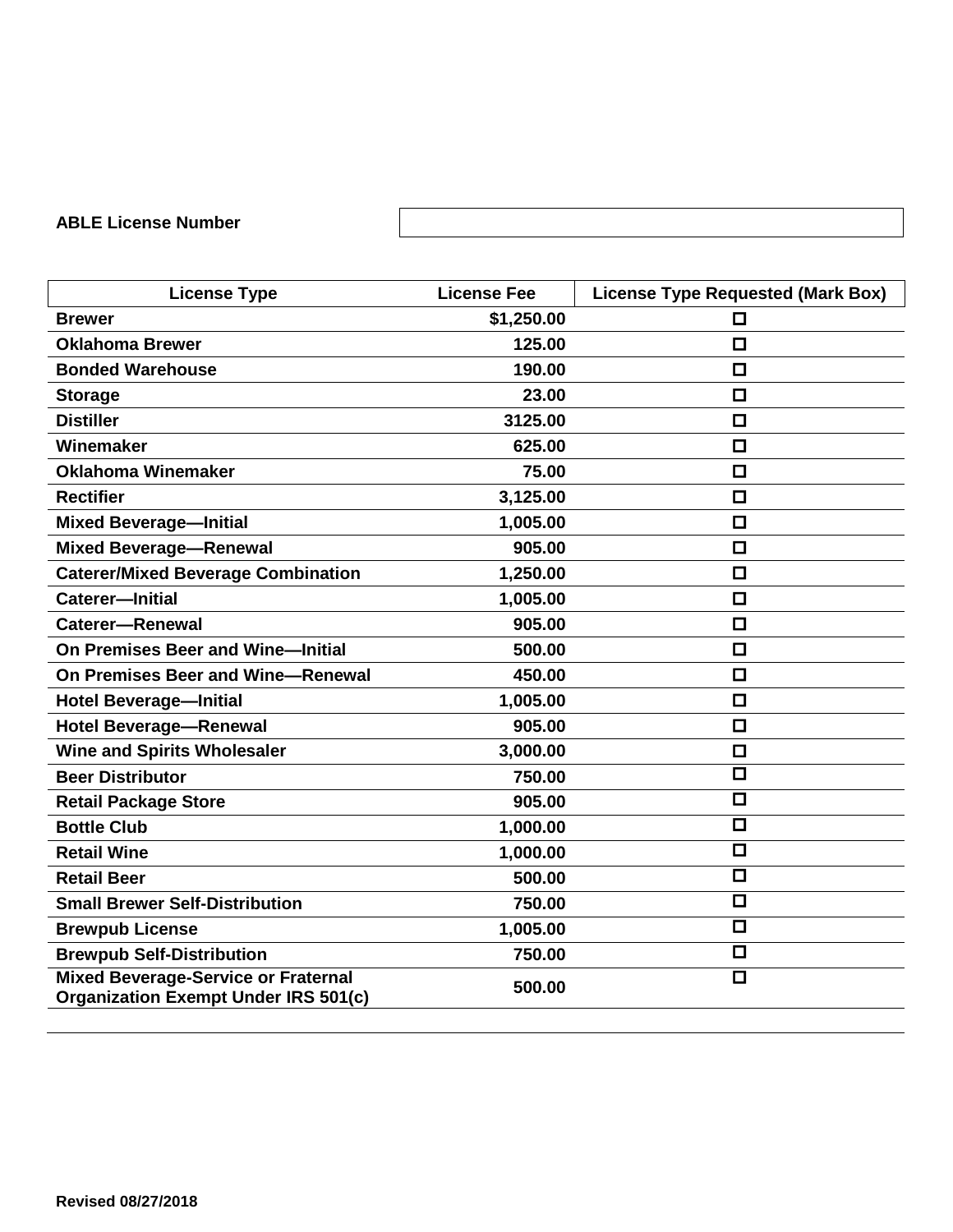#### **Individual History Form**

| > Individual History sheets must be completed for Applicant, Owner(s), Partners and |
|-------------------------------------------------------------------------------------|
| Corporate/Company Officer(s).                                                       |

| <b>Full Name</b>             |        |            |
|------------------------------|--------|------------|
| <b>Residence Address</b>     |        |            |
|                              |        |            |
| City/State/Zip               |        |            |
| <b>Personal Telephone</b>    |        |            |
| <b>Business Telephone</b>    |        |            |
|                              |        |            |
| <b>Driver License #</b>      |        |            |
| <b>Color of Eyes</b>         |        |            |
| <b>Place of Birth</b>        |        |            |
| Date of Birth                |        |            |
| <b>Hair Color</b>            |        |            |
| <b>Height</b>                |        |            |
| Weight                       |        |            |
|                              |        |            |
| <b>United States Citizen</b> |        |            |
| If No, Alien Registration #  |        |            |
| <b>Naturalized Citizen</b>   |        |            |
|                              | (Date) | (Location) |

**Criminal Record**

**A criminal records check will be made on all applicants, owners, partners and corporate/company officers in the normal processing of the application. If information is falsified, it may constitute grounds for revocation of the license.**

**Have you ever been convicted of, or plead guilty to, a felony? Yes □ No** 

**Have you ever been convicted (including probation, sentencing, or bail forfeiture) of any crime, violation, or infraction of any law? (Do not include minor traffic violations for which a fine or bail forfeiture of \$50.00 or less was imposed.) Yes No**

Are there presently pending against you any criminal charges, violations or infractions of the law?<br>No □ **Yes No**

**Have you ever been convicted of a violation of any state or federal law to alcoholic beverages, or forfeited any bond while any such charge was against you?** Yes  $\Box$  No  $\Box$ 

**If you have answered "YES" to any of the above, list below.**

| <b>Offense</b> | <b>Date</b> | City | <b>State</b> |
|----------------|-------------|------|--------------|
|                |             |      |              |
|                |             |      |              |
|                |             |      |              |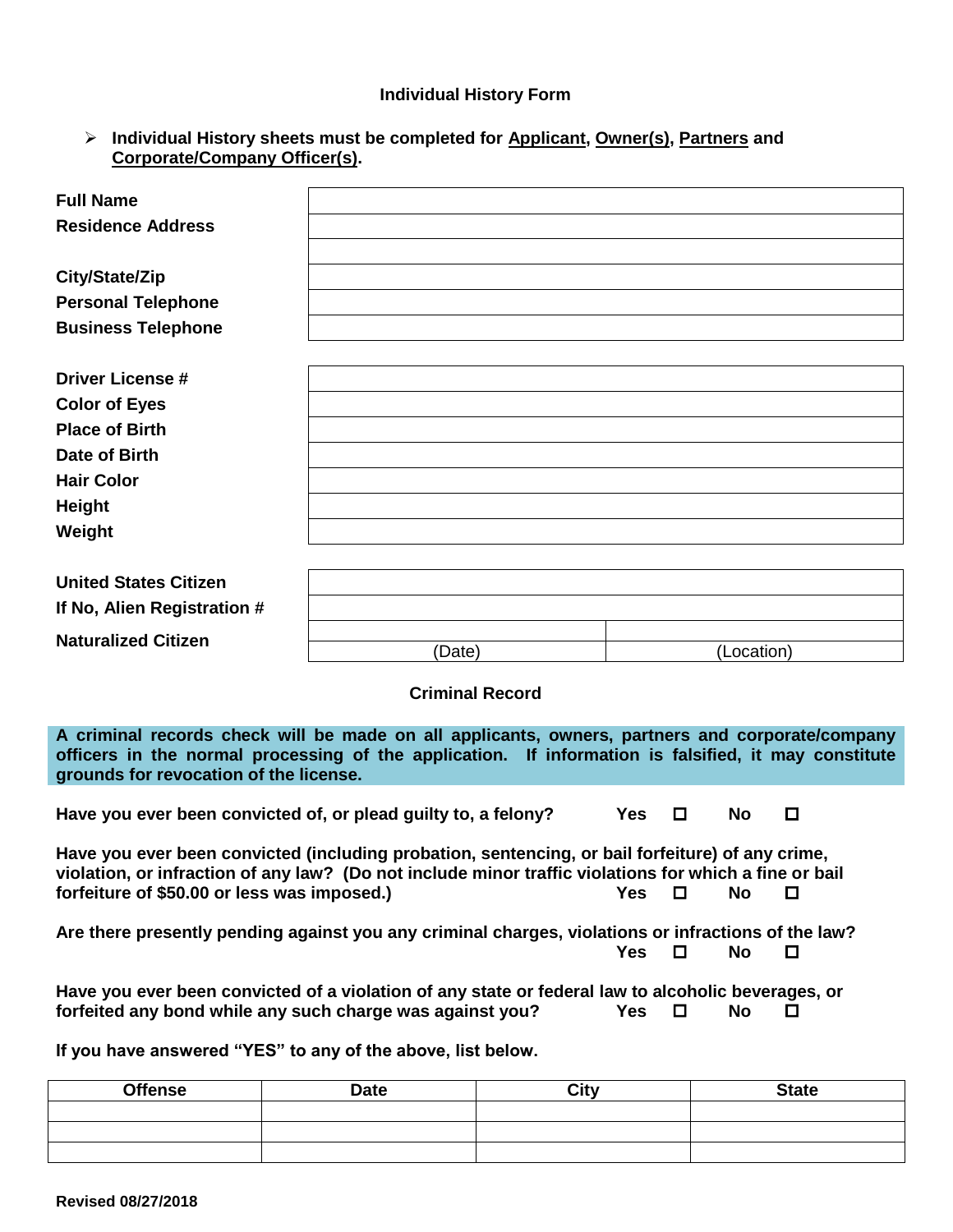### **Affidavit of Applicant and Officers**

**Locations and dates of residence for Applicant, Owner(s), Partners and Corporate/Company Officer(s) for the past three (3) years:**

| Address and dates of residence for past three years:                                                             |             |
|------------------------------------------------------------------------------------------------------------------|-------------|
| Location                                                                                                         | <b>Date</b> |
|                                                                                                                  |             |
|                                                                                                                  |             |
|                                                                                                                  |             |
|                                                                                                                  |             |
|                                                                                                                  |             |
| Address and dates of residence for past three years:                                                             |             |
| <b>Location</b>                                                                                                  | <b>Date</b> |
|                                                                                                                  |             |
| and the control of the control of the control of the control of the control of the control of the control of the |             |
|                                                                                                                  |             |
|                                                                                                                  |             |
|                                                                                                                  |             |
| Address and dates of residence for past three years:                                                             |             |
| Location                                                                                                         | <b>Date</b> |
|                                                                                                                  |             |
|                                                                                                                  |             |
|                                                                                                                  |             |
|                                                                                                                  |             |

**I hereby certify the above information is true and correct to the best of my knowledge.**

**Signature** Date